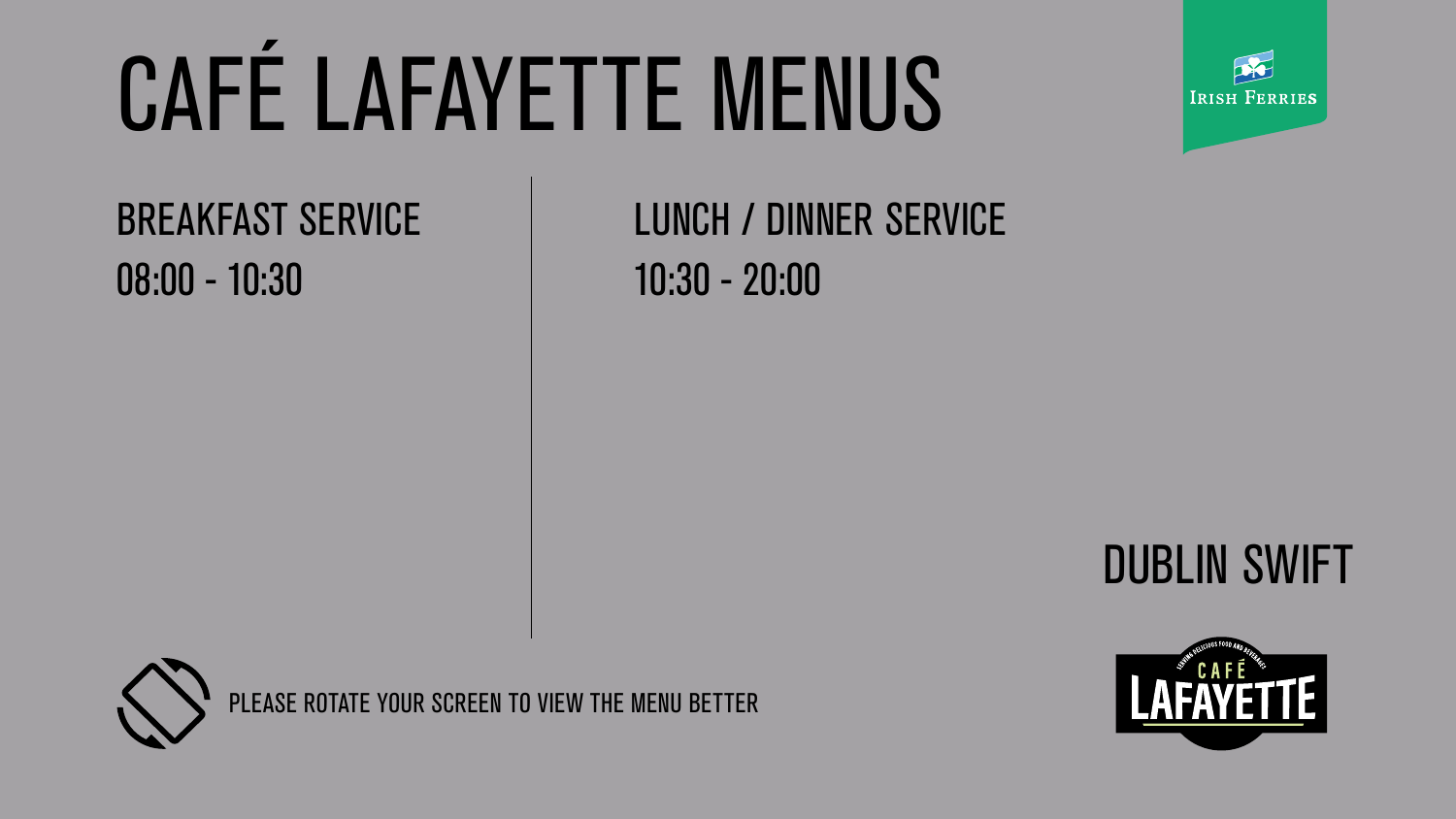Carved Limerick ham, melted brie cheese, butter glazed croissant

#### PREPARED GRANOLA POT  $\heartsuit \lor \epsilon$  65.95

Natural Greek yogurt, forest berry compote, toasted oats

#### HAM & CHEESE PANINI  $\epsilon$ 7.50

Carved Limerick ham, Dubliner cheddar cheese, toasted baguette



Double chocolate chip, raspberry & vanilla, blueberry





#### HOMEMADE SCONE  $\forall$

化杀上 V Healthy Option Vegan Vegetarian Option Available Gluten Free

Fruit or plain scone, whipped cream, selection of preserves & butter

#### FRESHLY BAKED PASTRY √ E3.50

Egg custard tart, cinnamon twirl, pecan & maple danish, buttered croissant

#### SELECTION OF YOGURTS  $\vee$   $\circledast$   $\qquad \qquad \in$  2.95

Glenisk, Yoplait, Muller, Irish Yogurts

### BREAKFAST

#### PARISIAN CROISSANT <del>€6.95</del>

PLEASE ASK US FOR A FULL LIST OF ALLERGENS

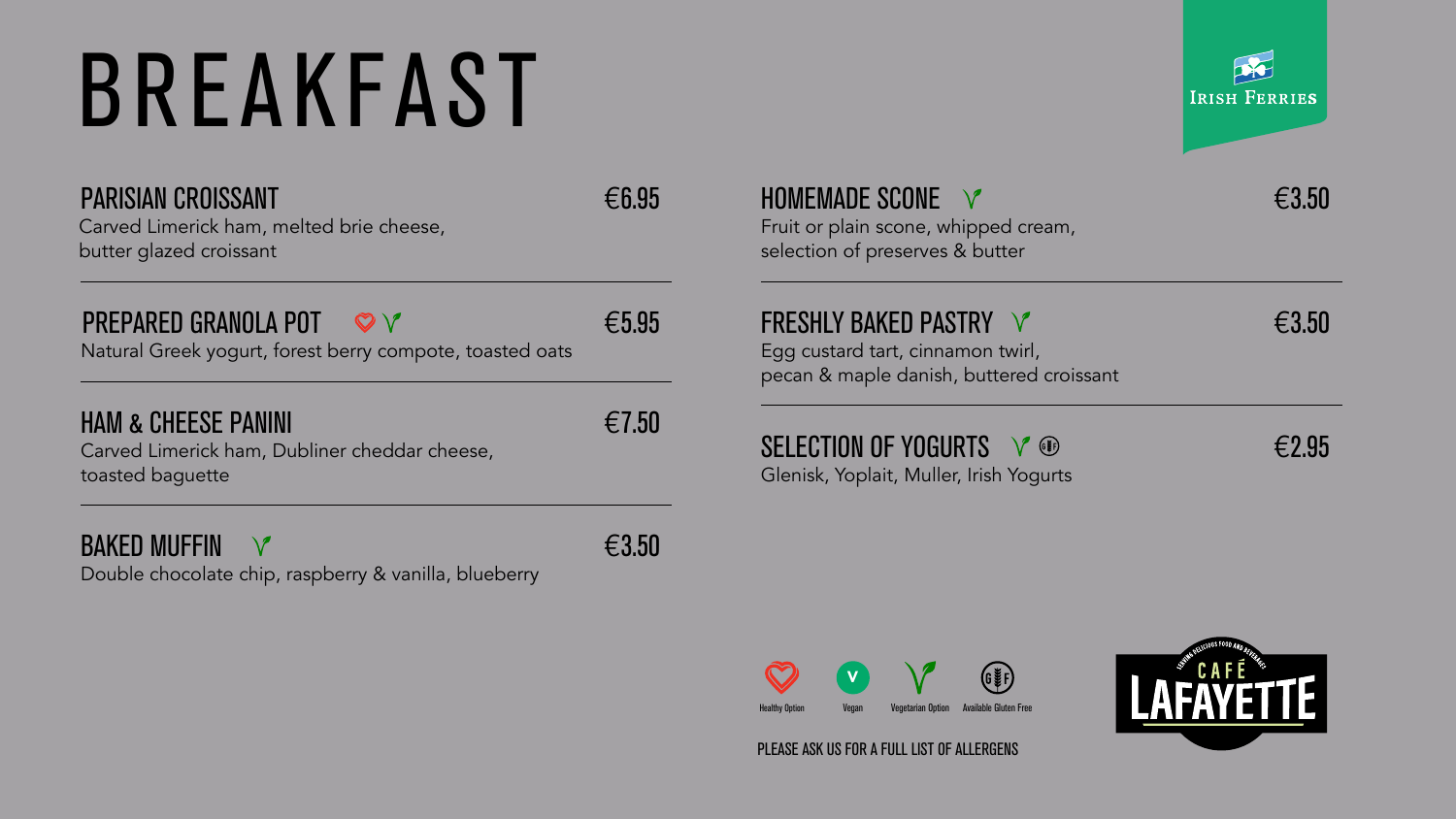Freshly prepared daily using the finest local produce served on a selection continental grain breads.

We roast all of our turkey, ham & beef sandwich fillings on board to provide a fresher flavour for you

### SANDWICHES



#### ARTISAN HANDCRAFTED SANDWICHES  $\epsilon$ 7.95

#### DEEP FILLED FRENCH BLOOMER SANDWICH  $\epsilon$ 7.95







PLEASE ASK US FOR A FULL LIST OF ALLERGENS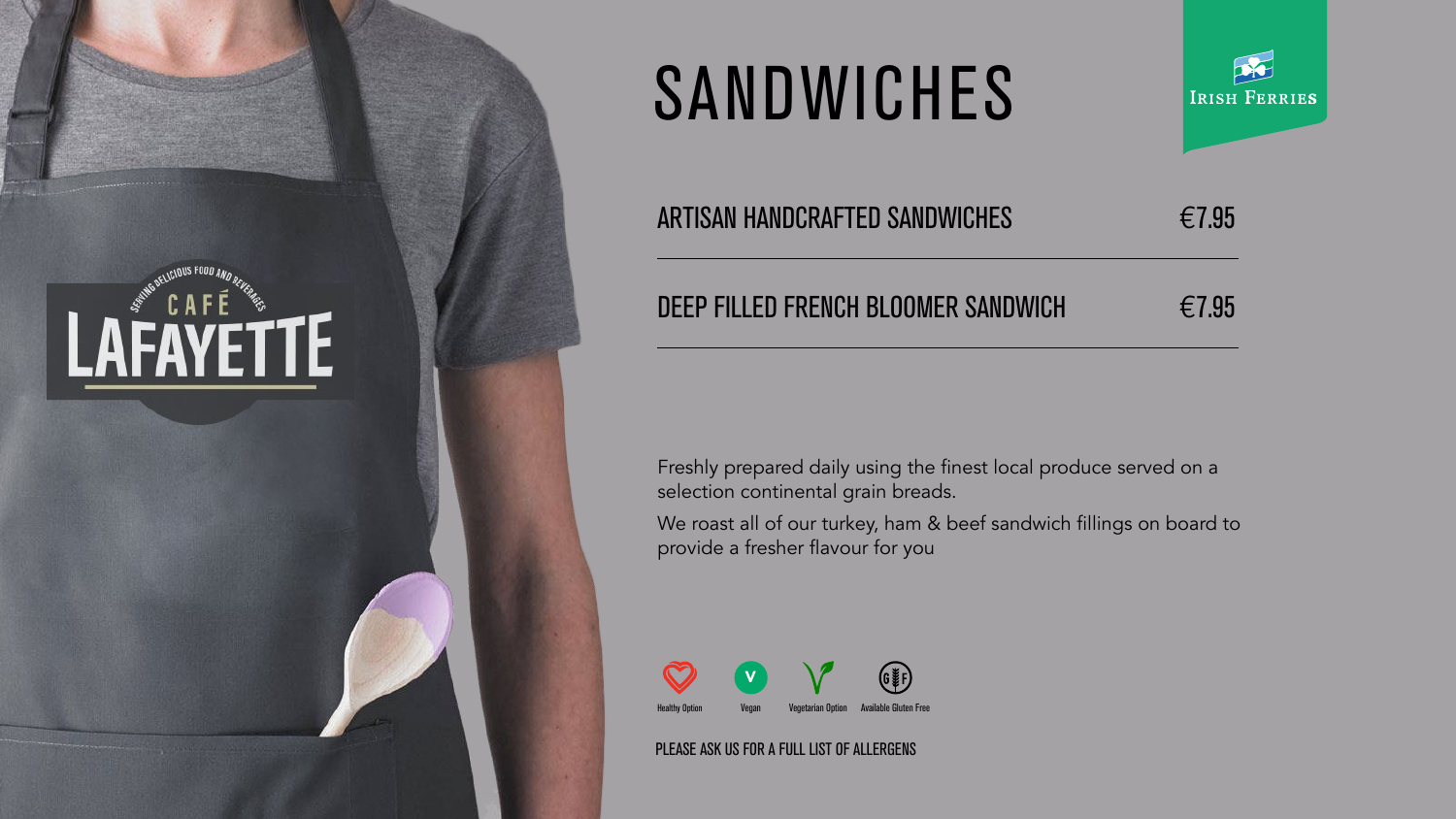



#### HEALTHY OPTION

Irish Ferries will donate 10 cent to the Irish Heart Foundation every time you choose to have a heart

Gluten free breads available on request. Please ask us for details

#### VEGETARIAN OPTION



### BELGIAN WAFFLE STATION V

#### AVAILABLE GLUTEN FREE

PLEASE ASK US FOR A FULL LIST OF ALLERGENS



Icing sugar sprinkles

 $NUTELLA$  BLISS  $\epsilon$ 9.95

Gooey Nutella, whipped cream

#### STRAWBERRY RAPTURE <del>€9.95</del>

Chocolate fudge sauce, whipped cream, fresh strawberries

#### SURPRISE OF THE DAY  $\epsilon$ 9.95

Please ask your server for details